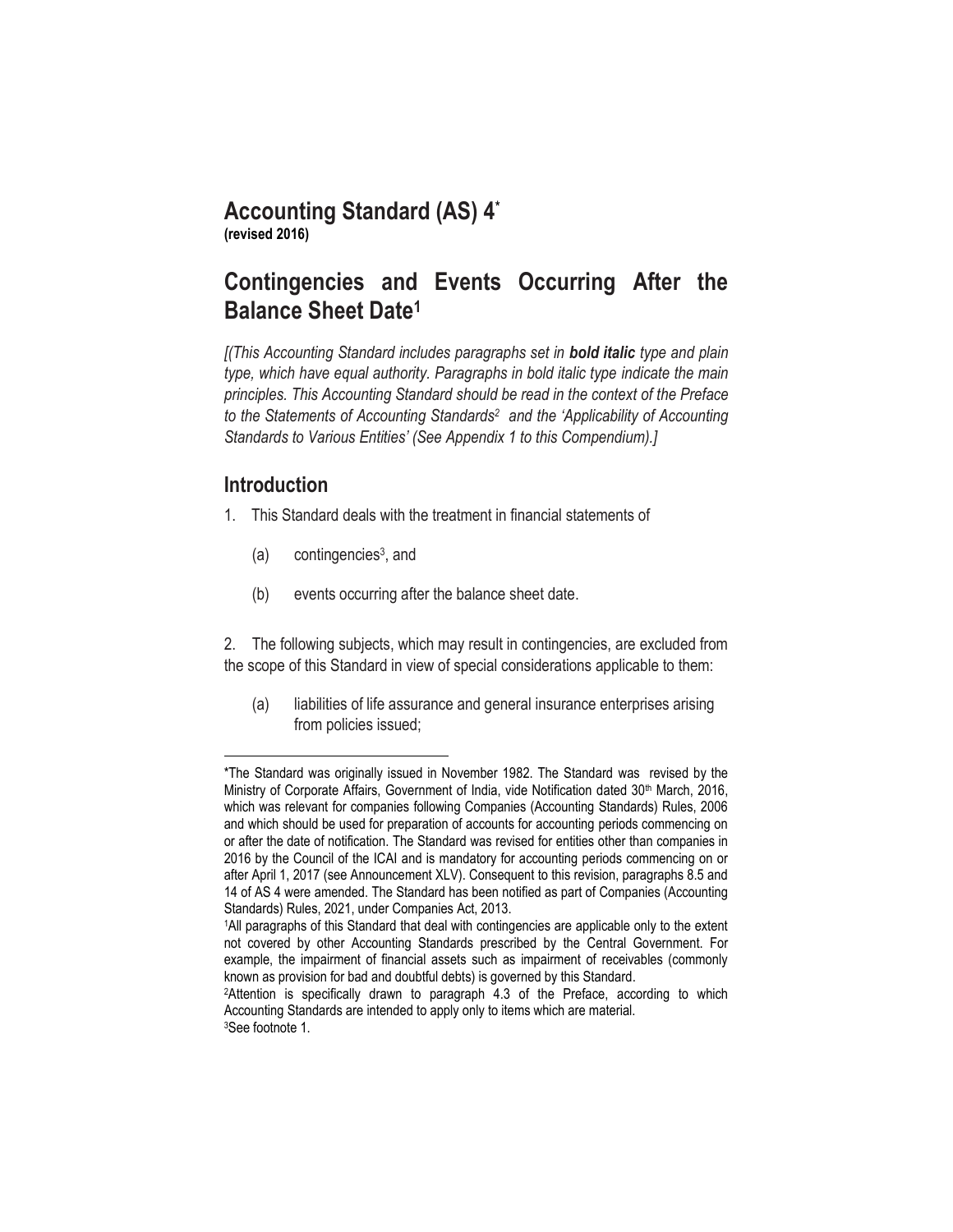#### **76** *AS 4 (revised 2016)*

- (b) obligations under retirement benefit plans; and
- (c) commitments arising from long-term lease contracts.

## **Definitions**

*3. The following terms are used in this Standard with the meanings specified:*

*3.1 A contingency is a condition or situation, the ultimate outcome of which, gain or loss, will be known or determined only on the occurrence, or non-occurrence, of one or more uncertain future events.*

*3.2 Events occurring after the balance sheet date are those significant events, both favourable and unfavourable, that occur between the balance sheet date and the date on which the financial statements are approved by the Board of Directors in the case of a company, and, by the corresponding approving authority in the case of any other entity.*

*Two types of events can be identified:*

- *(a) those which provide further evidence of conditions that existed at the balance sheet date; and*
- *(b) those which are indicative of conditions that arose subsequent to the balance sheet date.*

## **Explanation**

## **4. Contingencies**

4.1 The term "contingencies" used in this Standard is restricted to conditions or situations at the balance sheet date, the financial effect of which is to be determined by future events which may or may not occur.

4.2 Estimates are required for determining the amounts to be stated in the financial statements for many on-going and recurring activities of an enterprise. One must, however, distinguish between an event which is certain and one which is uncertain. The fact that an estimate is involved does not, of itself, create the type of uncertainty which characterises a contingency. For example, the fact that estimates of useful life are used to determine depreciation, does not make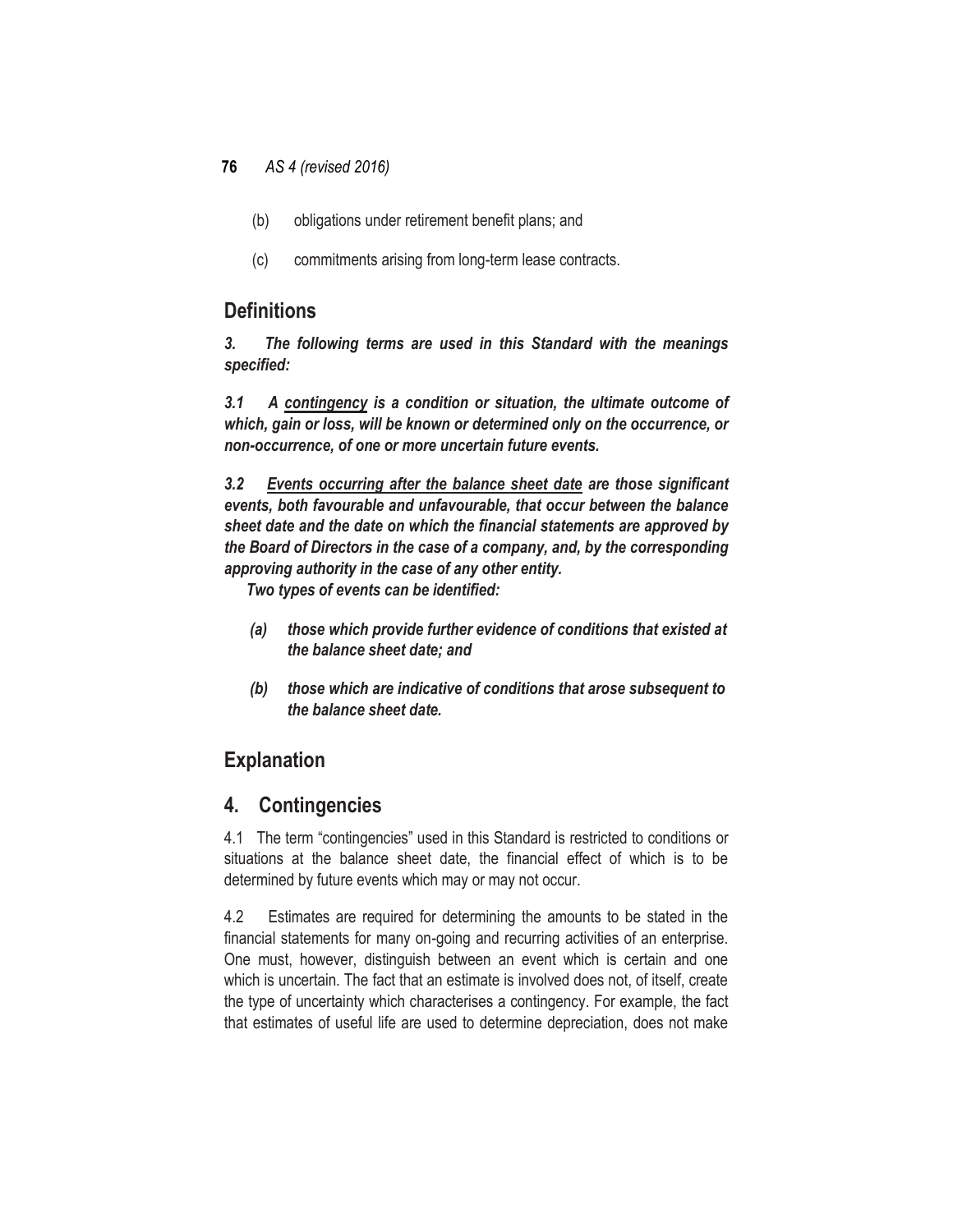depreciation a contingency; the eventual expiry of the useful life of the asset is not uncertain. Also, amounts owed for services received are not contingencies as defined in paragraph 3.1, even though the amounts may have been estimated, as there is nothing uncertain about the fact that these obligations have been incurred.

4.3 The uncertainty relating to future events can be expressed by a range of outcomes. This range may be presented as quantified probabilities, but in most circumstances, this suggests a level of precision that is not supported by the available information. The possible outcomes can, therefore, usually be generally described except where reasonable quantification is practicable.

4.4 The estimates of the outcome and of the financial effect of contingencies are determined by the judgement of the management of the enterprise. This judgement is based on consideration of information available up to the date on which the financial statements are approved and will include a review of events occurring after the balance sheet date, supplemented by experience of similar transactions and, in some cases, reports from independent experts.

### *5. Accounting Treatment of Contingent Losses*

5.1 The accounting treatment of a contingent loss is determined by the expected outcome of the contingency. If it is likely that a contingency will result in a loss to the enterprise, then it is prudent to provide for that loss in the financial statements.

5.2 The estimation of the amount of a contingent loss to be provided for in the financial statements may be based on information referred to in paragraph 4.4.

5.3 If there is conflicting or insufficient evidence for estimating the amount of a contingent loss, then disclosure is made of the existence and nature of the contingency.

5.4 A potential loss to an enterprise may be reduced or avoided because a contingent liability is matched by a related counter-claim or claim against a third party. In such cases, the amount of the provision is determined after taking into account the probable recovery under the claim if no significant uncertainty as to its measurability or collectability exists. Suitable disclosure regarding the nature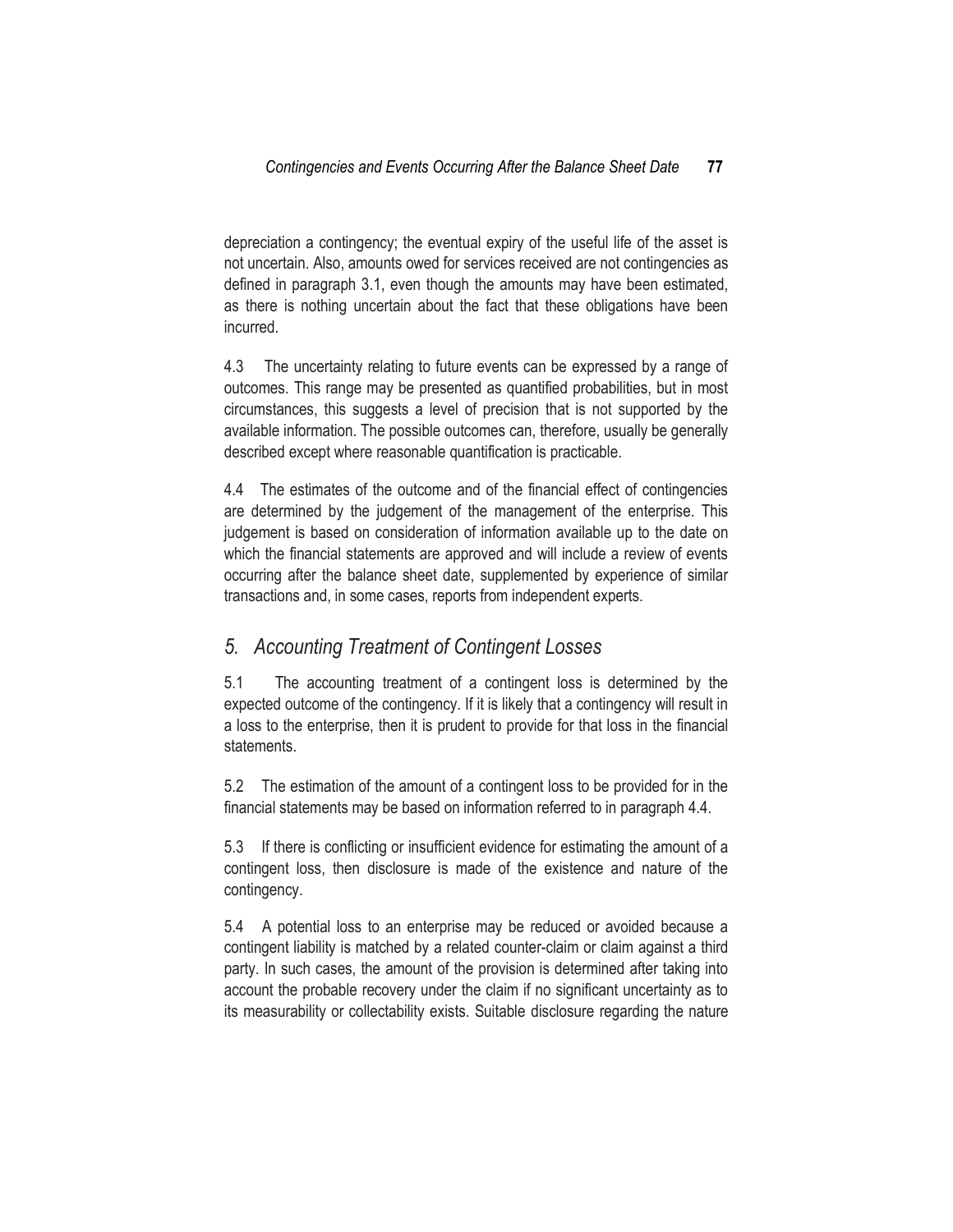#### **78** *AS 4 (revised 2016)*

and gross amount of the contingent liability is also made.

5.5 The existence and amount of guarantees, obligations arising from discounted bills of exchange and similar obligations undertaken by an enterprise are generally disclosed in financial statements by way of note, even though the possibility that a loss to the enterprise will occur, is remote.

5.6 Provisions for contingencies are not made in respect of general or unspecified business risks since they do not relate to conditions or situations existing at the balance sheet date.

## *6. Accounting Treatment of Contingent Gains*

Contingent gains are not recognised in financial statements since their recognition may result in the recognition of revenue which may never be realised. However, when the realisation of a gain is virtually certain, then such gain is not a contingency and accounting for the gain is appropriate.

## *7. Determination of the Amounts at which Contingencies are included in Financial Statements*

7.1 The amount at which a contingency is stated in the financial statements is based on the information which is available at the date on which the financial statements are approved. Events occurring after the balance sheet date that indicate that an asset may have been impaired, or that a liability may have existed, at the balance sheet date are, therefore, taken into account in identifying contingencies and in determining the amounts at which such contingencies are included in financial statements.

7.2 In some cases, each contingency can be separately identified, and the special circumstances of each situation considered in the determination of the amount of the contingency. A substantial legal claim against the enterprise may represent such a contingency. Among the factors taken into account by management in evaluating such a contingency are the progress of the claim at the date on which the financial statements are approved, the opinions, wherever necessary, of legal experts or other advisers, the experience of the enterprise in similar cases and the experience of other enterprises in similar situations.

7.3 If the uncertainties which created a contingency in respect of an individual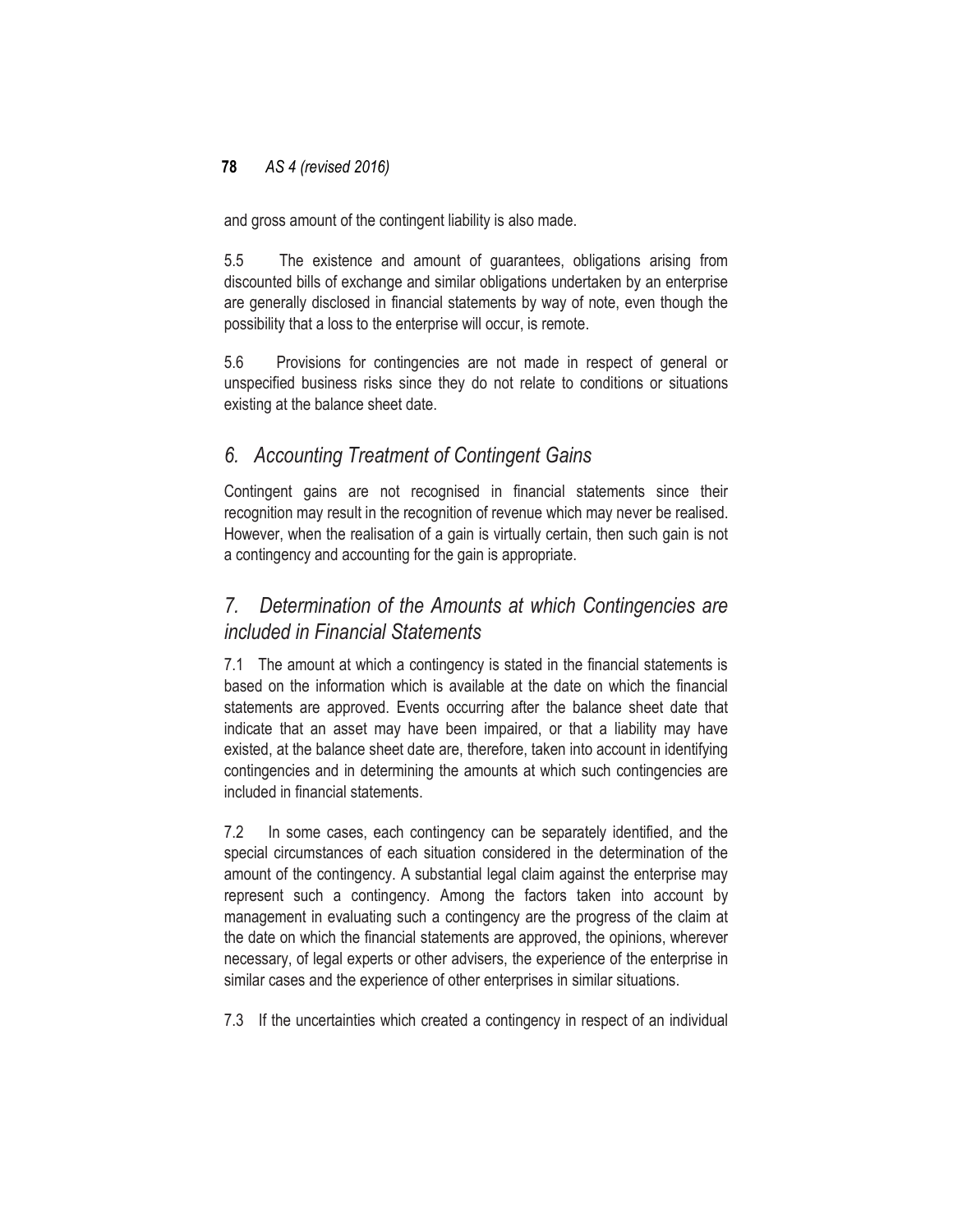transaction are common to a large number of similar transactions, then the amount of the contingency need not be individually determined, but may be based on the group of similar transactions. An example of such contingencies may be the estimated uncollectable portion of accounts receivable. Another example of such contingencies may be the warranties for products sold. These costs are usually incurred frequently and experience provides a means by which the amount of the liability or loss can be estimated with reasonable precision although the particular transactions that may result in a liability or a loss are not identified. Provision for these costs results in their recognition in the same accounting period in which the related transactions took place.

## **8. Events Occurring after the Balance Sheet Date**

8.1 Events which occur between the balance sheet date and the date on which the financial statements are approved, may indicate the need for adjustments to assets and liabilities as at the balance sheet date or may require disclosure.

8.2 Adjustments to assets and liabilities are required for events occurring after the balance sheet date that provide additional information materially affecting the determination of the amounts relating to conditions existing at the balance sheet date. For example, an adjustment may be made for a loss on a trade receivable account which is confirmed by the insolvency of a customer which occurs after the balance sheet date.

8.3 Adjustments to assets and liabilities are not appropriate for events occurring after the balance sheet date, if such events do not relate to conditions existing at the balance sheet date. An example is the decline in market value of investments between the balance sheet date and the date on which the financial statements are approved. Ordinary fluctuations in market values do not normally relate to the condition of the investments at the balance sheet date, but reflect circumstances which have occurred in the following period.

8.4 Events occurring after the balance sheet date which do not affect the figures stated in the financial statements would not normally require disclosure in the financial statements although they may be of such significance that they may require a disclosure in the report of the approving authority to enable users of financial statements to make proper evaluations and decisions.

8.5 There are events which, although they take place after the balance sheet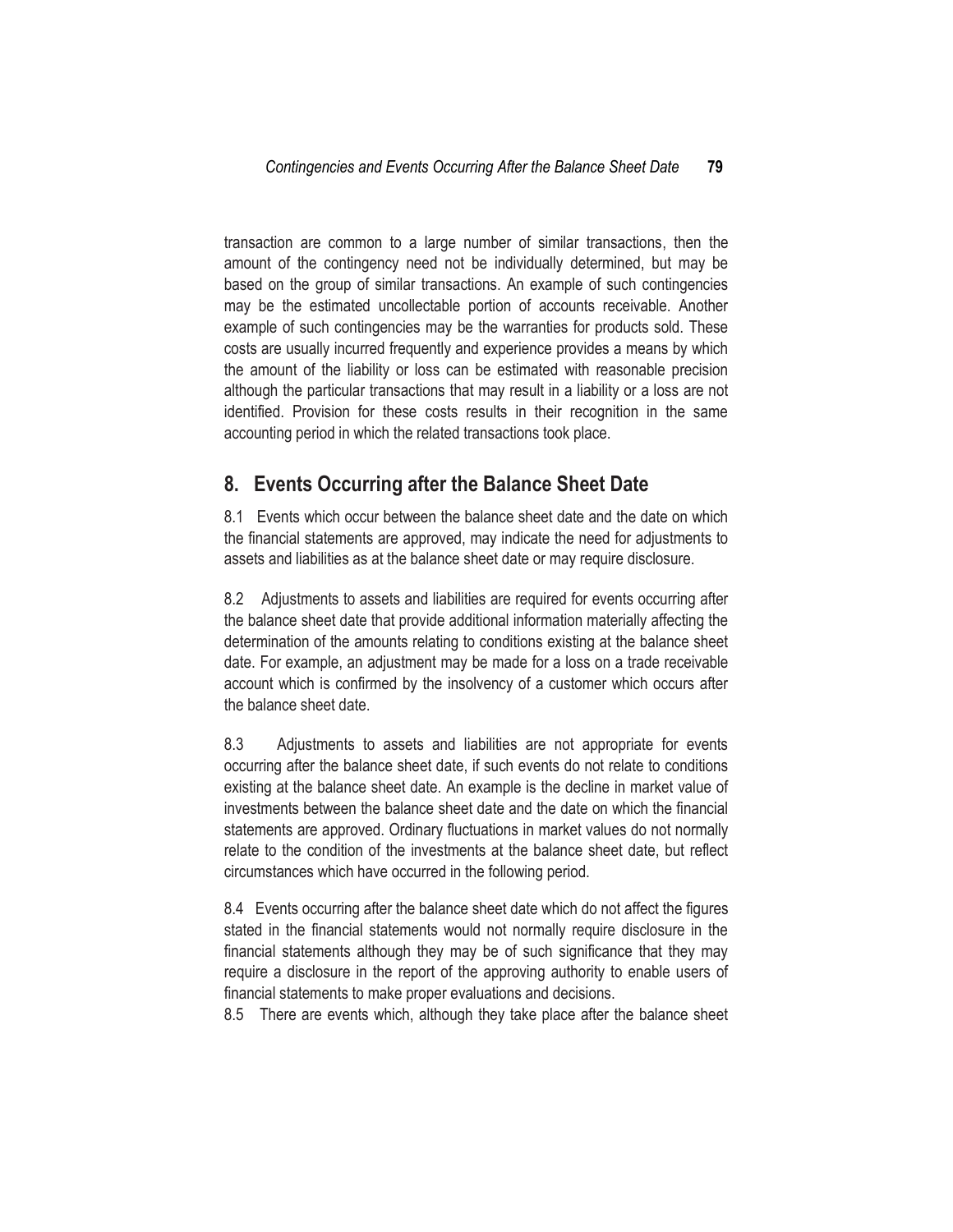#### **80** *AS 4 (revised 2016)*

date, are sometimes reflected in the financial statements because of statutory requirements or because of their special nature. For example, if dividends are declared after the balance sheet date but before the financial statements are approved for issue, the dividends are not recognised as a liability at the balance sheet date because no obligation exists at that time unless a statute requires otherwise. Such dividends are disclosed in the notes.

8.6 Events occurring after the balance sheet date may indicate that the enterprise ceases to be a going concern. A deterioration in operating results and financial position, or unusual changes affecting the existence or substratum of the enterprise after the balance sheet date (e.g., destruction of a major production plant by a fire after the balance sheet date) may indicate a need to consider whether it is proper to use the fundamental accounting assumption of going concern in the preparation of the financial statements.

## **9. Disclosure**

9.1 The disclosure requirements herein referred to apply only in respect of those contingencies or events which affect the financial position to a material extent.

9.2 If a contingent loss is not provided for, its nature and an estimate of its financial effect are generally disclosed by way of note unless the possibility of a loss is remote (other than the circumstances mentioned in paragraph 5.5). If a reliable estimate of the financial effect cannot be made, this fact is disclosed.

9.3 When the events occurring after the balance sheet date are disclosed in the report of the approving authority, the information given comprises the nature of the events and an estimate of their financial effects or a statement that such an estimate cannot be made.

## **Main Principles**

## *Contingencies<sup>4</sup>*

*10. The amount of a contingent loss should be provided for by a charge in the statement of profit and loss if:*

 $\overline{a}$ <sup>4</sup> See also footnote 1.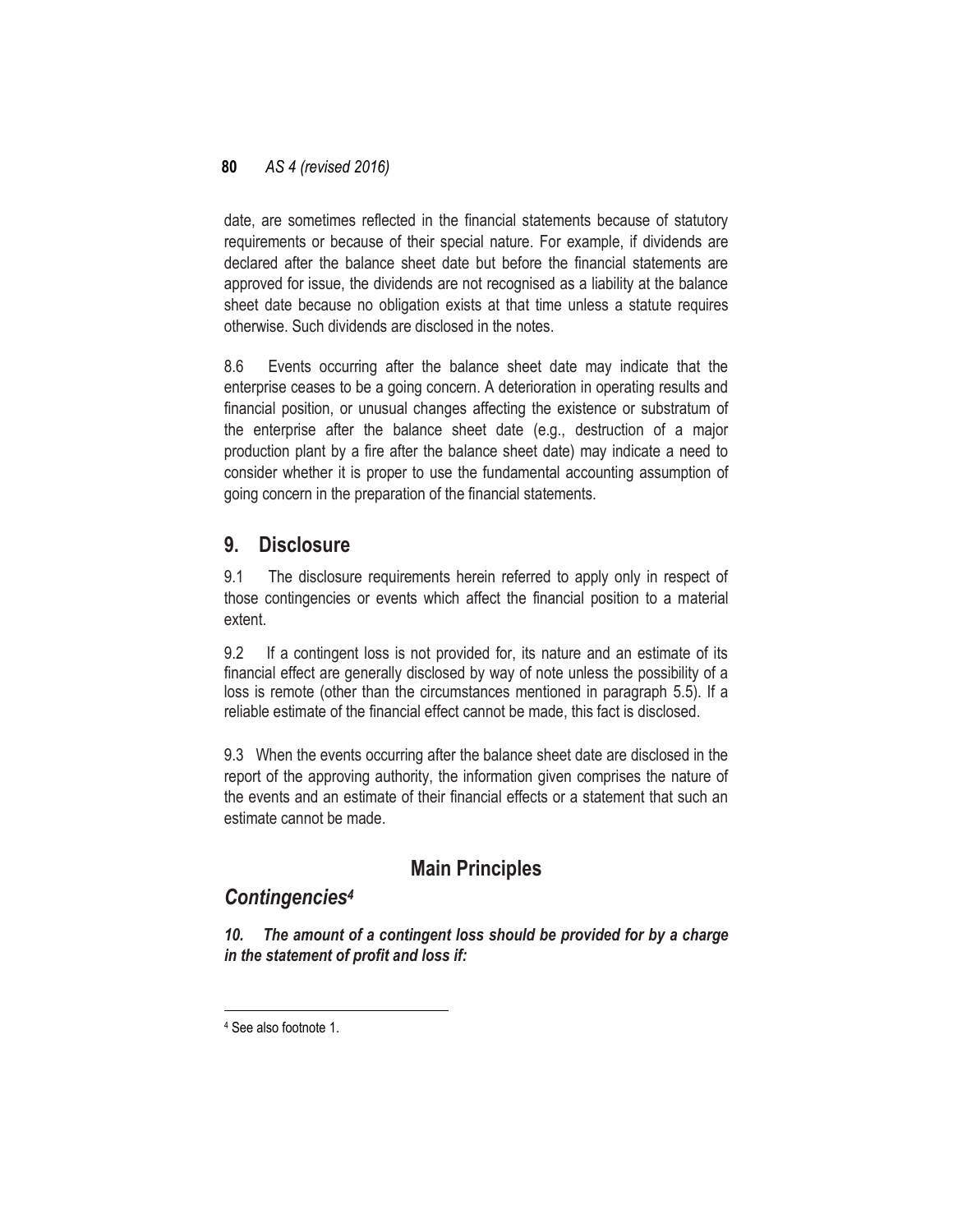- *(a) it is probable that future events will confirm that, after taking into account any related probable recovery, an asset has been impaired or a liability has been incurred as at the balance sheet date, and*
- *(b) a reasonable estimate of the amount of the resulting loss can be made.*

*11. The existence of a contingent loss should be disclosed in the financial statements if either of the conditions in paragraph 10 is not met, unless the possibility of a loss is remote.*

*12. Contingent gains should not be recognised in the financial statements.*

## *Events Occurring after the Balance Sheet Date*

*13. Assets and liabilities should be adjusted for events occurring after the balance sheet date that provide additional evidence to assist the estimation of amounts relating to conditions existing at the balance sheet date or that indicate that the fundamental accounting assumption of going concern (i.e., the continuance of existence or substratum of the enterprise) is not appropriate.*

*14. If an enterprise declares dividends to shareholders after the balance sheet date, the enterprise should not recognise those dividends as a liability at the balance sheet date unless a statute requires otherwise. Such dividends should be disclosed in notes.*

*15. Disclosure should be made in the report of the approving authority of those events occurring after the balance sheet date that represent material changes and commitments affecting the financial position of the enterprise.*

#### *Disclosure*

*16. If disclosure of contingencies is required by paragraph 11 of this Standard, the following information should be provided:* 

*(a) the nature of the contingency;*